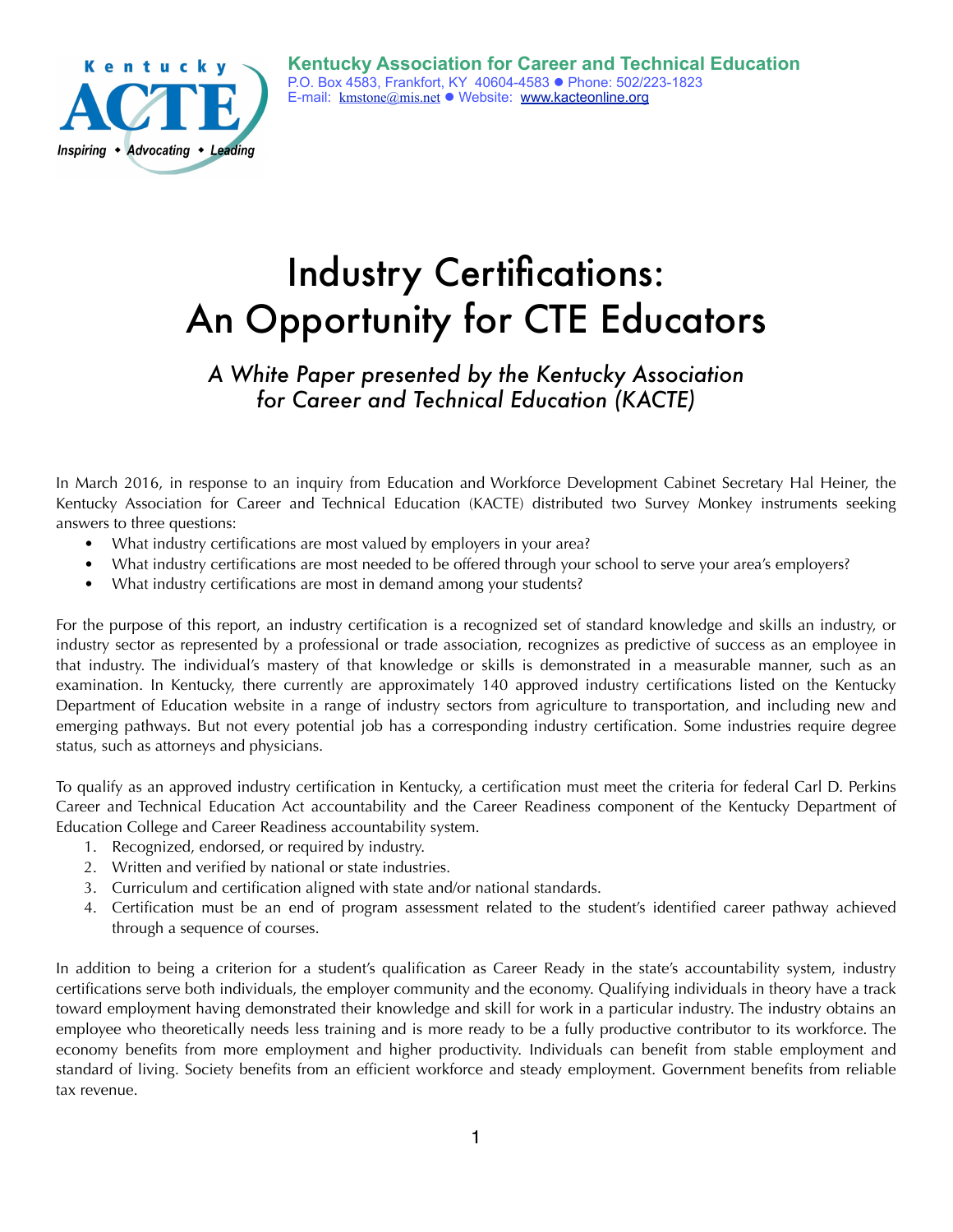## **Additional Research**

At the same time KACTE sought input from its surveys, the Kentucky Department of Education Office of Career and Technical Education (OCTE) in cooperation with the Kentucky Workforce Innovation Board (KWIB) surveyed employers to determine what industry certifications were needed and valued that students could acquire and bring to the job. Also at the same time, the Kentucky Community and Technical College System (KCTCS) conducted an independent survey of employers seeking similar information. An obvious difference is the OCTE data reflects secondary education, and KCTCS reflects postsecondary education. According to information presented at an OCTE/KWIB Career and Technical Education (CTE) Business and Industry Task Force Meeting in Elizabethtown on May 12, 2016, the results were similar in both surveys regarding type of industry certifications needed and valued by Kentucky employers.

These two educational agency surveys capture data directly from employers and are better measures than the KACTE survey of employer needs and values regarding industry certifications. KACTE commends that data for direct employer input. This KACTE research report does not seek to reinforce nor replicate the OCTE and KCTCS data. Rather, it seeks to capture feedback from secondary Career and Technical Education (CTE) teachers and schools on industry certifications in their programs and locations. Analysis of the data collected raised some pertinent questions:

- What is the level of teacher knowledge about specific industry certifications?
- Do teachers understand exactly what is an industry certification and how it is used by employers in the hiring process? Do they know the big-picture value of industry certifications for individuals, students and the economy?
- To what extent are teachers interacting with employers to assess employer needs and then shaping their programs and instruction?
- What industry certifications are students requesting? Are teachers attentive to student requests, seeking the appropriate industry certification for each student and preparing the student to succeed on the exam?

One teacher comment addresses the questions raised in the analysis: "I think we need to look at our (education) workforce and educate them about industrial (sic) certification. If they can't pass the tests themselves, we have an issue! I have taught for 30 years, and I still take tests (and sometimes I fail them and have to re-study for them), but my feeling is that if I can't pass the test how can I teach a student what they need to know to pass the test? I think our teachers need to be industry certified themselves."

## **KACTE Surveys**

Forty-two (42) responses from the two March Survey Monkey questionnaires were received from teachers (both KACTE members and non-members) representing 94 schools (high schools, locally operated career technology centers, and state operated area technology centers) from 26 counties across the state. The e-mails requesting responses were distributed to approximately 2,000 unique addresses. The responses were not consistent. Some were from a single teacher answering only regarding his or her teaching discipline. Some were submitted by school or district CTE coordinators or departments and cover multiple schools and multiple teaching disciplines. Forty-four (44) certification were cited.

The responses also were mixed in regard to the three questions. Some individuals indicated a single certification may be an answer to each question. Some responses may be citing a needed certification, not necessarily one that is offered in Kentucky. In presenting the results, the certification is listed, followed by the number of times it was cited, regardless of whether that was valued by the employer, in need of offering to students to serve the employer, or in demand from students. Regardless of which question the answer was intended, the responses indicate the industry certification is important for consideration to assist students gain skills needed for employment in the local workforce.

After review of the initial data, KACTE decided more input was needed. A new, but similar Survey Monkey instrument was designed, and attendees at the annual, statewide CTE Summer Program held in Louisville July 17-20, 2016, were invited to participate. About 1,500 teachers and administrators attended. Seventy-one (71) responses were received.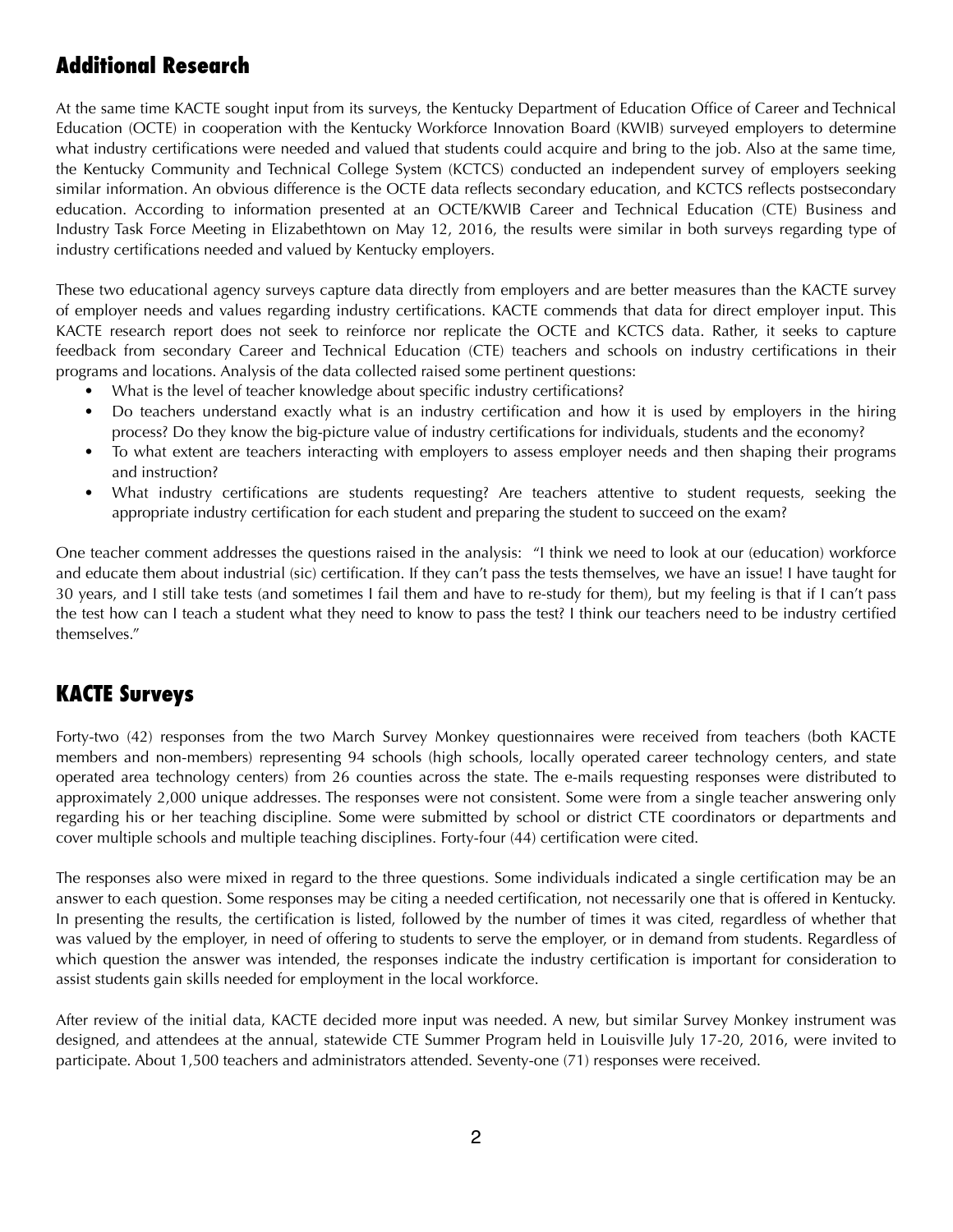An obvious concern is the number of responses. Even in the unlikely event that each response across all three surveys was unique, the result is a total of 113 responses. The most generous calculation is responses were 7 percent of potential. The previously cited pertinent questions could be repeated here. The lack of response and the number of generic responses received could indicate a lack of awareness about industry certifications, particularly about the specific certifications needed and valued by employers in their area.

It is understandable that students may speak in generalities (e.g., I want to be a fireman.), but that student needs guidance to the specific industry certification that will help achieve that goal (Kentucky Certified Fire Fighter). It also is not apparent how many teachers are reaching out to employers in their localities in order to match or align instruction with available, local career options. It is not clear that there is an understanding of the importance of industry certification to an individual student's chance for success or the value to the local employer. As noted in numerous studies, a high school diploma seldom is sufficient preparation for a sustainable job in today's economy. More is needed, and it can start with an industry certification.

The responses further indicate confusion between curriculum and industry certification. One comment supports this: "We have heavy equipment, fire, ems (sic), and the education magnet. We also have business. I think we have it covered as far as industry goes." Although the question was asking for specific industry certifications, the response was generic and alluded to courses or curriculum. Other responses, such as "marketing and technology" and "health care, science/technology, logistics, IT" support the indication of confusion between curriculum and industry certifications.

## **Results of Surveys**

The responses to the surveys are listed by industry or employment type. The first number is the response from the initial surveys. The second number is the response to the Summer Program survey, which included four questions: What industry certifications are most valued by the employers with whom you interact? What industry certifications are most needed to be offered through your school to serve your community's employers? What industry certifications are most in demand among your students? Do you have any suggestions for improvements or enhancements to the industry certification process? The second number reflects specific certifications cited in response to any of the four questions. In no sense, is this list presented as complete. It is a snapshot of industry certification need cited by teachers and schools.

Trade and Industrial Programs, 39 responses March surveys, 28 responses Summer Program survey, 67 total)

 Welding, 16, 13 (29 total) AWS, 11, 10 DOT, 4, 3 CWI, 1 Manufacturing, 15, 6 (21 total) NIMS, 7, 3 OSHA 10 and 30-hour, 4, 1 CPT, 2 Solidworks CAD, 2, 2 Construction, 8, 9 (17 total) NCCER, 6, 8 EPA608-HVAC, 2, 1

Computer Technology, 35, 29 (64 total) MOS, 14, 19 AutoDesk, Auto-CAD, 7, 2 CompTIA, 3, 1 IC3, 2 CCNA/CCENT, 2, 1 Apple ACA, 2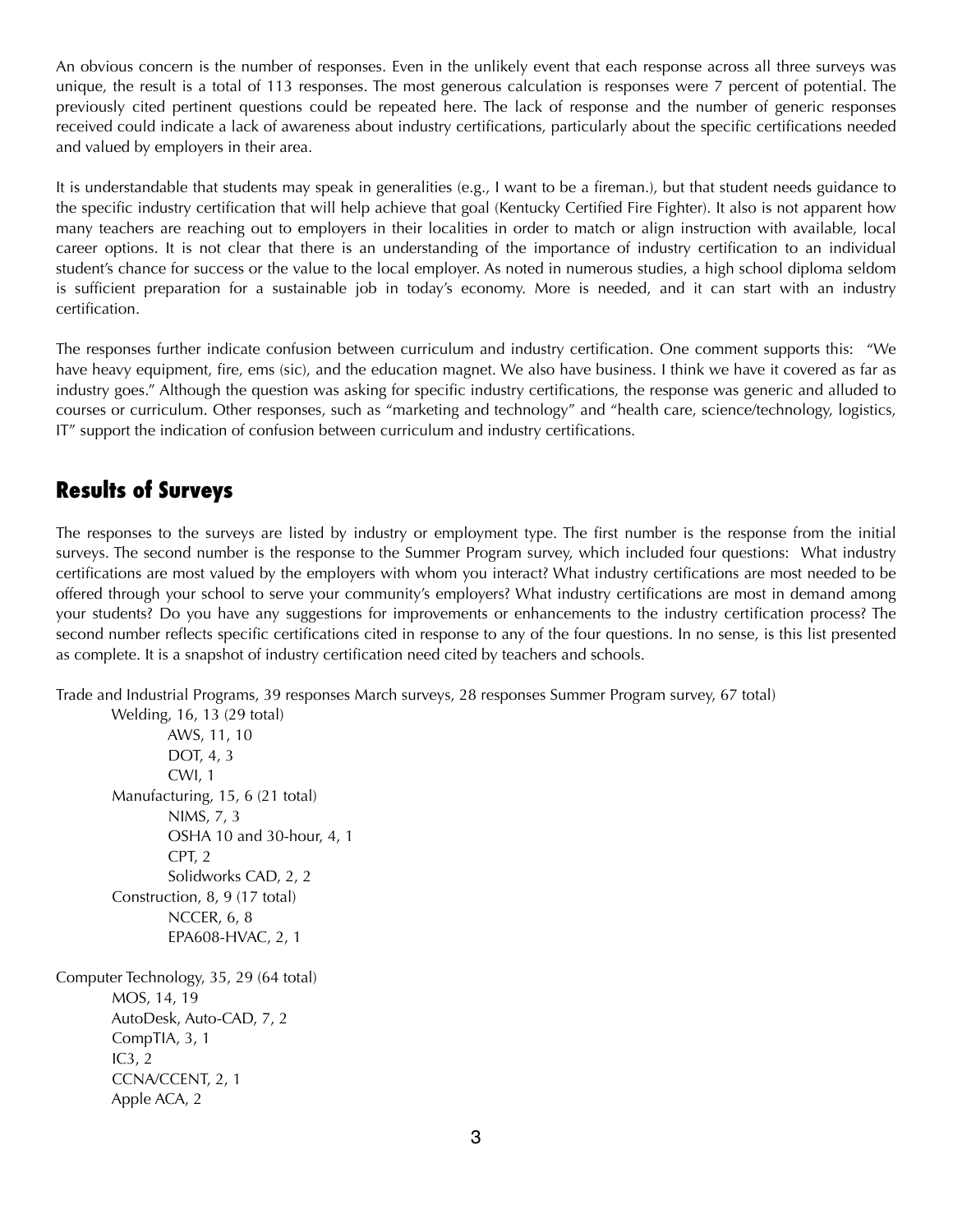Adobe ACA, 1, 2 CIW, 1, 4 Revit, 1 Medical and Related Services, 29, 13 (42 total) MNA, 7, 8 SRNA, 6, 2 CNA, 5, 1 Phlebotomy Tech, 4 Pharmacy Tech, 3, 2 EKG Tech, 2 EMT, 2 Early Childhood Education, 7, 8 (15 total) CCCC, 6, 4 CDA, 1, 4 Culinary, 7, 6 (13 total) ServSafe, 4, 5 ProStart, 2, 1 Food Handlers Card, 1 Automotive, 5, 7 (12 total) ASE, 4, 7 CAIS, 1 Agriculture, 7, 2 (9 total) NAVTA, 4, 1 Ag Mechanics, 2 Horticulture, 1, 1 Fire/EMS, 6 (no responses cited on Summer Program survey) Kentucky Certified Fire Fighter, 2 NAED, 2 First Responder State Certification, 1 CPAT, 1 Business Services, 3, 3 (6 total) A\*S\*K, 2, 3 CUNA, 1 Miscellaneous, 3, 1 (4 total) Pre-PAC, 2, 1 NOCTI (criminal justice), 1

## **Teacher Opinions**

To the March surveys, some respondents added comments on certifications and the needs of the educational system and students. They provide context to some of the responses.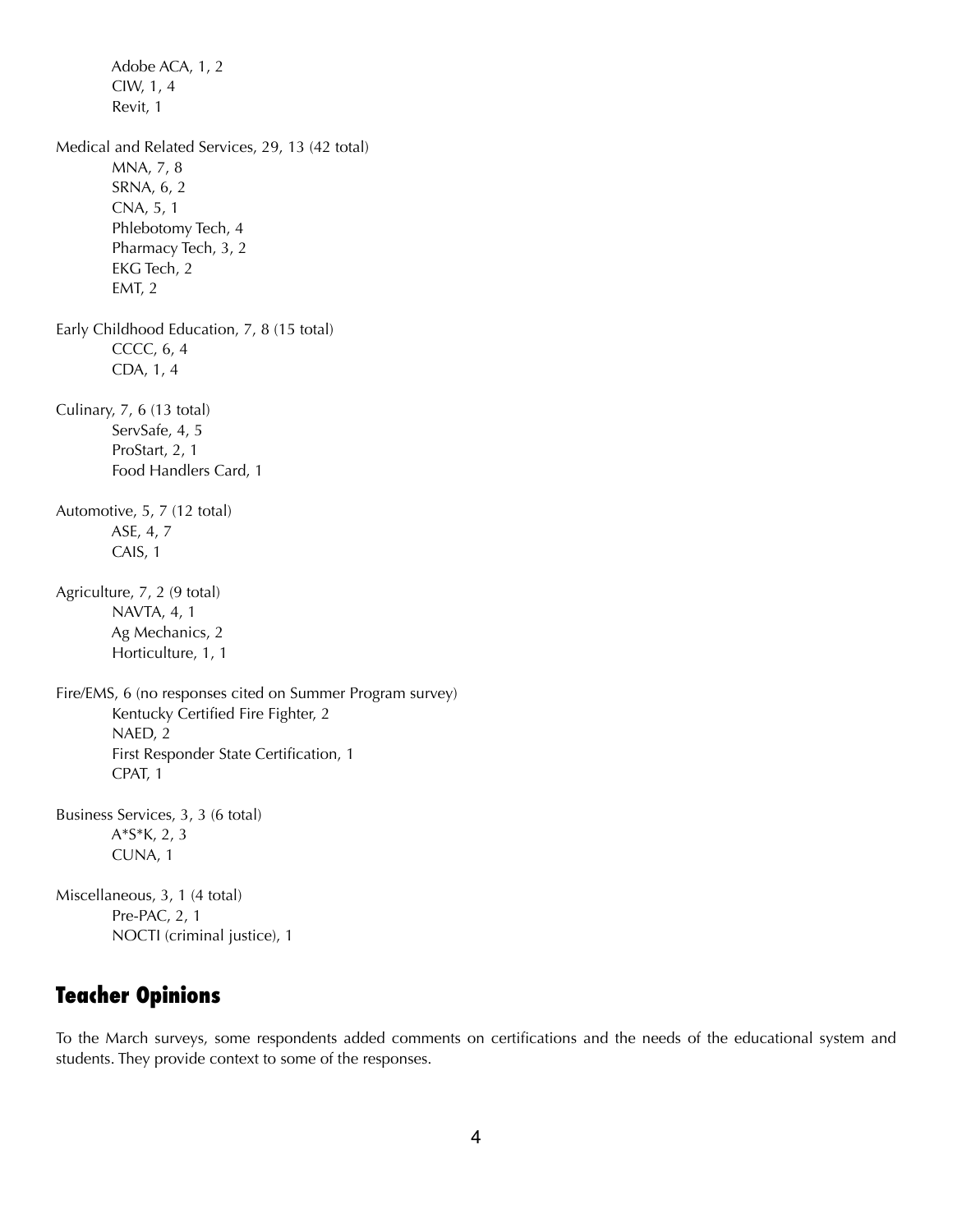"To me, there is a bigger and more pressing issue: How to save/support Kentucky's workforce? Many industries don't connect to an industry certification. They (employers) want to know content. Industry cares what we are teaching, yes; but they don't care what or often know what industry certification is attached. They want future employees with skills to wire a motor, build the wall of a house, or machine an engine part."

"The industrial certifications cost money -- some of the students cannot afford them. Perkins money -- nor school budgets - can afford to pay for them due to keeping equipment up for all students."

"As a cooperative education instructor, employers are asking (if not begging) for students with employability skills, which is part of the skill set CTE students have. When employers find out students have passed the KOSSA (Kentucky Occupational Skill Standards Assessment) and 25 percent of that exam is employability, they are more willing to hire those students. Employers will train students in the specific area, but it is difficult to teach work ethic after they are accustomed to working when they feel like it. Multiple employers have said, hands down, FFA (agriculture) students know what it means to work and have the drive to be successful. This is true of CTE students in numerous programs. Agriculture is expanding certifications, but what holds many back from working with companies is the need to be 18, and many in high school are not 18 until midway through their senior year. We need to partner with companies to use 17-year-olds if they are certified. This would make a huge impact. It would also allow companies to have first chances at the top students."

Again, responses to the Summer Program survey indicated uncertainty, and there were near-identical answers to each of the questions from most respondents. The survey failed to obtain a sense of student demand. Responses to the fourth question asking for suggestions generated some valuable comments for possible exploration.

- Nine respondents cited the need for more financial support, not only to lower the cost for students to take industry certification exams, but also to support equipment, materials, and teacher training so the lessons are aligned with industry standards.
- Four additional respondents commented on the need for teacher training.

• Three additional comments cited the need to align curriculum and teaching standards with industry certifications. Additional comments of note:

- Industry certifications should not require students to be preparatory.
- Businesses should stress the certification that matters most for the employees they desire.
- Every pathway needs an industry certification.
- More advertising to the public.
- Stick with one industry certification and stop changing every year.

## **Industry Certification Not the Only Answer**

Some comments reflect that a singular devotion to industry certifications is not the only contributor to a student's potential to be a successful employee.

First is teacher quality. The teacher is the first responder in educating Kentucky's youth. That requires excellent teacher preparation (whether a university degree program or alternative preparation for those entering CTE teaching from industry), continuing professional development and recertification, and adequate tools (textbooks, software and equipment) with which to teach.

As noted in several responses, money currently is a limiting factor. Whether state or federal, fiscal resources face budgetary constraints forcing legislative and administrative decisions on where best to allocate resources. Professional development must be continuous and can be expensive. The use of certifications can be prohibitive due to cost or compromised by using a less rigorous or recognized -- but less expensive -- certification that may be meaningless to employers. Textbooks, software and equipment must be current to be effective teaching tools, and there can be significant costs involved in upgrades and new purchases. One example is biomedical in which credentialing boards require the latest textbooks for licensure or certification instruction.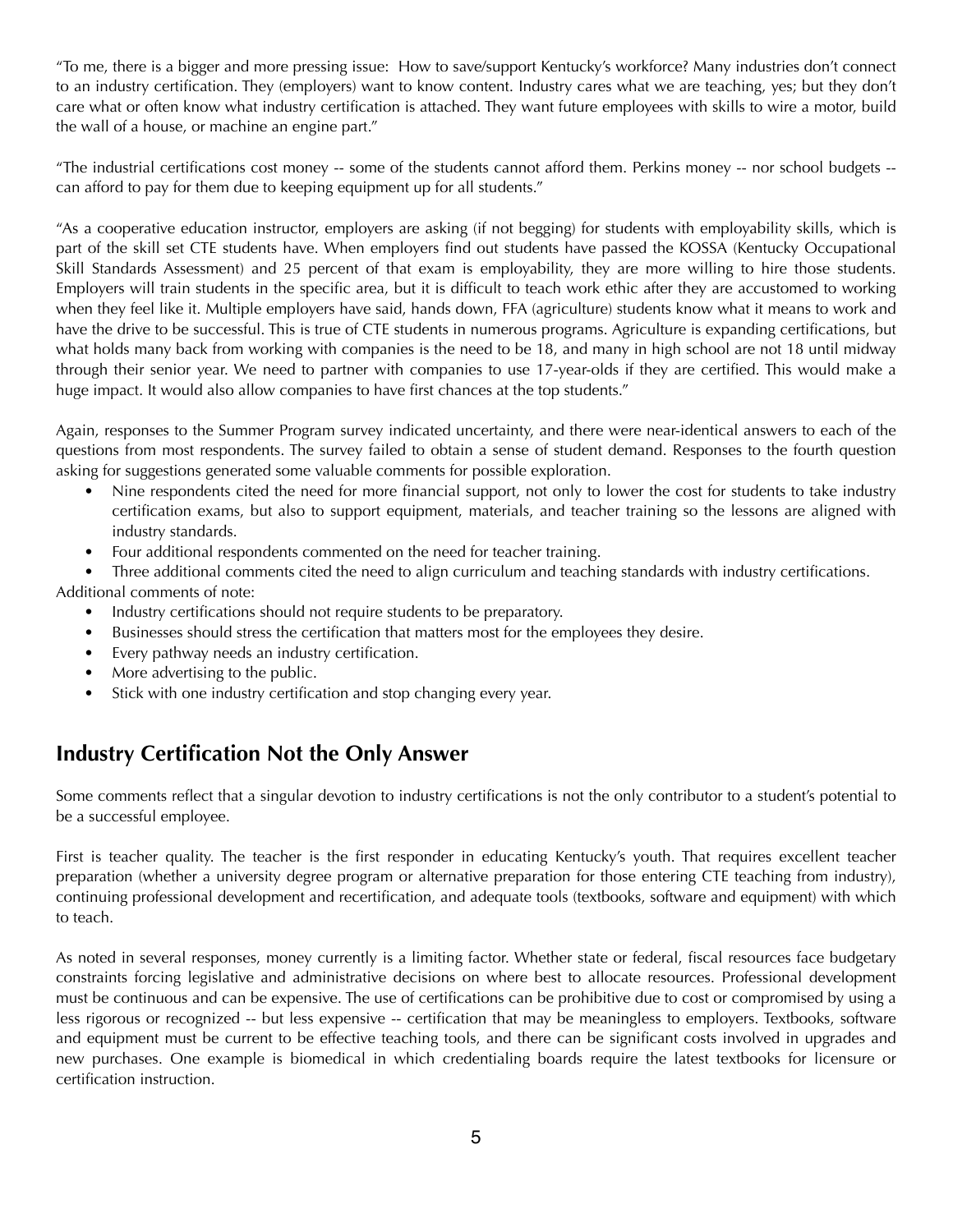A priority recommendation of the Kentucky State Board of Education for the 2016 Kentucky General Assembly session included additional funds for professional development, equalization of funding between locally operated career technology centers and state-operated area technology centers, and bond funding for equipment modernization and enhancement to meet current workplace demands. Although the first two request were not included in the 2016-18 biennial budget adopted by the General Assembly and approved by Governor Bevin, they remain a viable request supported by past studies (cited below). The General Assembly did approve Governor Bevin's and Secretary Heiner's proposal to issue \$100 million in bonds to support CTE capital projects, including buildings, equipment and materials at both the secondary and postsecondary levels. Some promotional expenses may be permitted.

Investment in CTE is supported by a 2015 study, *First Things First*, by Thomas P. Miller & Associates. It made seven recommendations:

- 1. Base funding for CTE on state goals and business and industry needs;
- 2. Convene a committee to explore ways of funding CTCs and ATCs equally;
- 3. Provide adequate funding for CTE programs to accomplish state priorities ;
- 4. Create a proactive, intentional process of funding large equipment purchases and maintaining and/or upgrading current equipment ;
- 5. Allow locally operated centers and schools to set a budget for the entire school year;
- 6. Consider an additional per-pupil funding formula weight tied to state-prioritized occupational and program areas based on state and regional industry needs; and
- 7. Explore CTE performance funding.

Enhanced funding is necessary to fulfill the vision enacted by the Kentucky General Assembly in 2013 to merge the stateoperated area technology centers into the Kentucky Department of Education, forming the Office of Career and Technical Education (OCTE). The 2014 SREB (Southern Regional Education Board) report, *From Two Systems to One World-Class System of Technical Centers*, detailed the policy, programs and funding recommended to achieve the vision. Historically, the vision reflects the conclusions of the 2003 Kentucky Legislative Research Committee Report #315, *Career and Technical Education in Kentucky*. The KWIB Sectors Strategy emphasizes the need for a skilled, quality workforce, which can be the product of an adequately funded, quality-staffed CTE system.

## **CTE for the Future of Kentucky**

The 2012 Civic Enterprises report, *Career and Technical Education -- Five Ways that Pay*, points to the critical role of CTE in the United States. It cites 29 million "middle jobs" representing more than one-fifth of the American workforce. These jobs represent almost one-half of the nation's middle-class wages. As noted by James Stone, Ph.D., and the National Research Center for Career and Technical Education, middle-skill jobs are not exportable. They stay in the United States. They are the jobs that construct, make and repair the nation's infrastructure and provide hands-on, face-to-face people services. For the most part, CTE is the educational and training pathway for these jobs.

An August 18, 2016, article in the *New York Times*, "Middle-Income Jobs Finally Show Signs of a Rebound," supports emphasis on middle-skill education. "Between 2013 and 2015, employers added nearly 2.3 million workers earning from \$30,000 to \$60,000 a year, primarily in fields like education, construction, transportation and social services. That was roughly 50 percent more than in either the high-wage or low-wage categories during the same period," Nelson D. Schwartz wrote. He concluded the article with a quote from William C. Dudley, president of the New York Federal Reserve Bank: "This is an important development in the economy. If it were to continue, it would create more opportunities for workers and their families who have been struggling up to now."

In Kentucky, where the most in-demand workforce sectors identified by state agencies are advanced manufacturing; healthcare and social assistance; construction; business services and information technology; and transportation, distribution and logistics; the impact of middle-skill jobs is even greater than across the U.S. To compete economically, an investment in CTE is needed to establish a system in which industry certifications are widely recognized and accepted by students, parents, teachers and employers.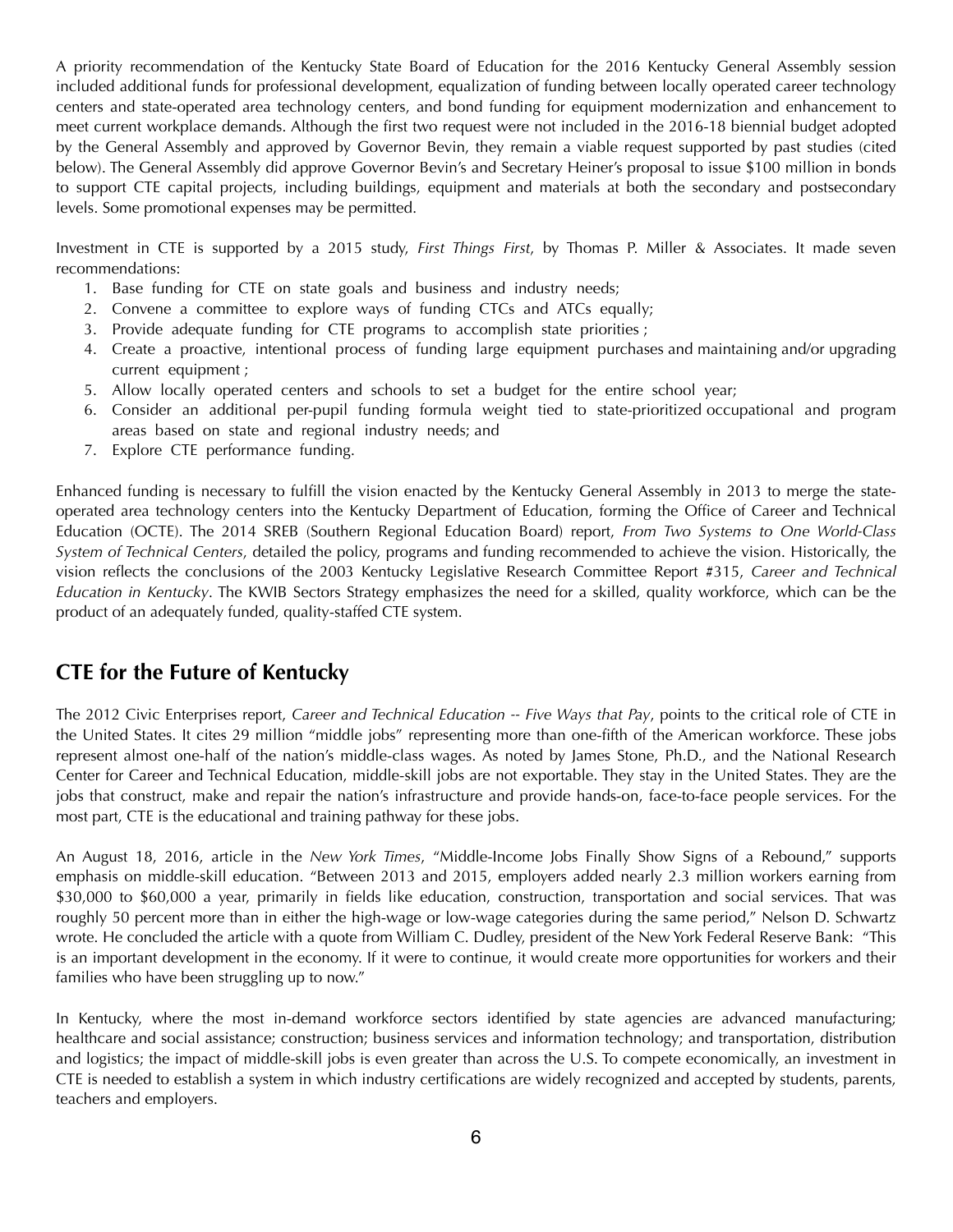An organized marketing effort to convey this reality to all audiences will help build a consensus in support of CTE as beneficial to individuals, an improved standard of living, an enhanced business environment, and the state's economy.

Since formal education takes place in the classroom, a statewide professional development effort targeting teachers to simply explain industry certifications and demonstrate their linkage to individual and economic success could spur more interaction among teachers and employers and lead to better guidance and instructions for students. OCTE annually updates and distributes the list of industry certifications available to secondary students, but more may be needed for teachers to grasp the relevance of industry certifications. A brief document accompanying a short video could present a message from Governor Bevin or Secretary Heiner, a reinforcement from Commissioner of Education Stephen Pruitt, Ph.D., salient economic and employment data, and testimonials. A model could be the attached infographic produced by the Association for Career and Technical Eduction (ACTE), Arlington, VA, in cooperation with the national PTA. The value of industry certifications could be similarly highlighted.

Improving communication between "our education systems" and employers was cited as a priority by Kentucky Chamber of Commerce President and CEO David Adkisson when he addressed the Kentucky General Assembly Budget Review Subcommittee on Postsecondary Education in July 2016. As reported in the August 2016 *Kentucky Chamber News*, "Kentucky employers struggle to find people with the right skills for jobs they have available while job seekers encounter frustrations as they try to find the right job to match their skills. . . adopting approaches to education policy to improve communication between employers and our education systems would be highly beneficial. Adkisson was quoted in the article, "Strengthening these partnerships will lead to policies that help schools understand how to better prepare students for success and businesses understand how to effectively use existing programs."

The evidence from KACTE's surveys and other references clearly indicates that furthering knowledge among all audiences of the benefits accruing from industry certifications presents an opportunity to enhance student achievement and contribute to a robust economy. This is another opportunity for CTE educators to make a real difference.

*The Kentucky Association for Career and Technical Education (KACTE) is a professional association based in Frankfort, Ky., representing teachers and administrators from all Career and Technical Education (CTE) teaching disciplines at all levels of CTE instruction. The KACTE mission is to develop and provide leadership and advocacy to advance Career and Technical Education. KACTE is a 501(c)(3) non-profit professional association with statewide membership among CTE educators in all program disciplines at all levels of instruction.*